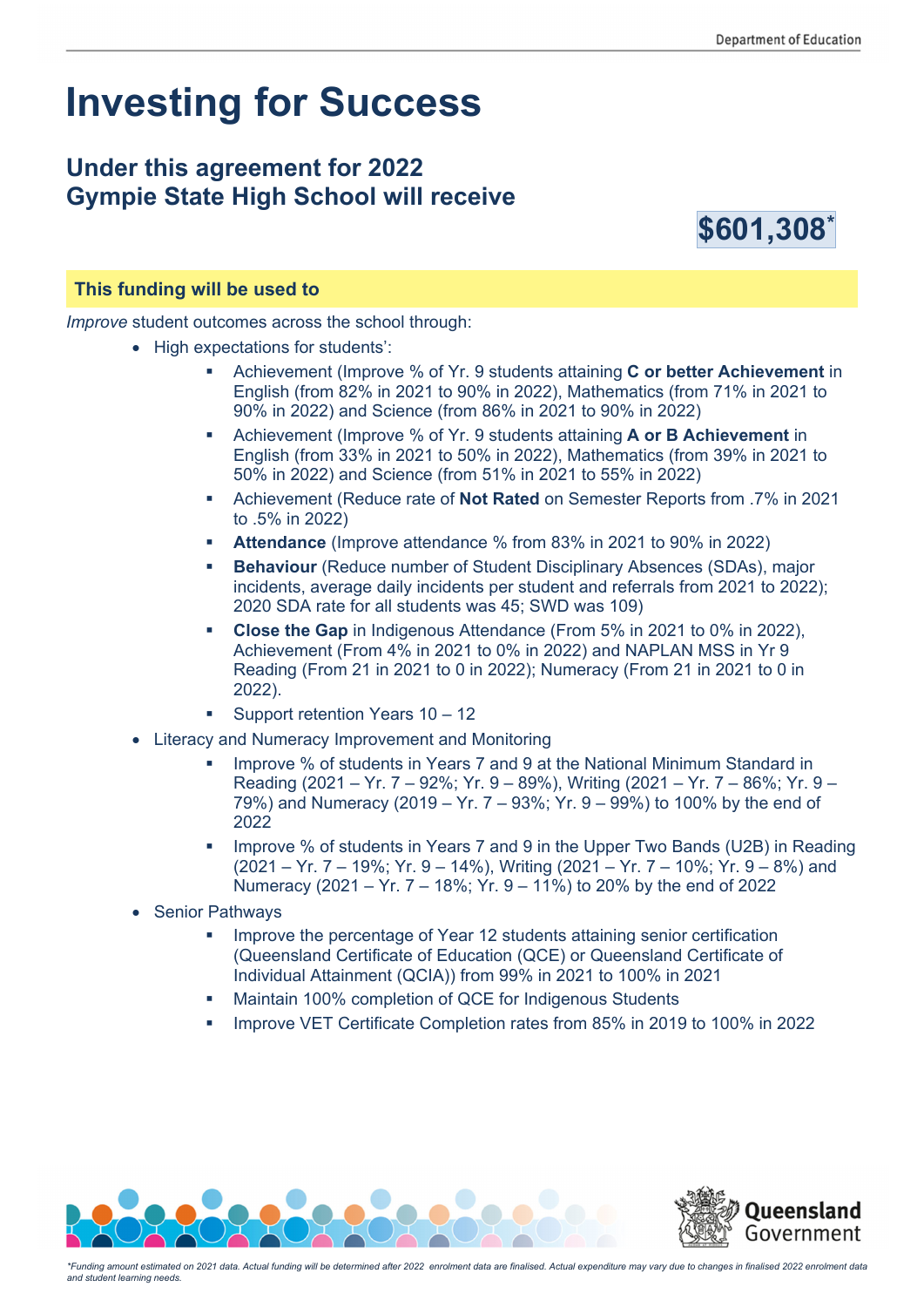#### **Our initiatives include**

| <b>Initiative</b>                                                                                                                                                                                                                                                                                                                                                                                                                                                                                                                                                                                                                                                                                                                                                                                                                                                                                                                                                                                                                                                                                                                                                                           | <b>Evidence-base</b>                                                                                                                                                                                                                                                                                                                                                                                                                                                                                                                                                                                                                                                                                                                                                                                                                                                                                                                                                         |
|---------------------------------------------------------------------------------------------------------------------------------------------------------------------------------------------------------------------------------------------------------------------------------------------------------------------------------------------------------------------------------------------------------------------------------------------------------------------------------------------------------------------------------------------------------------------------------------------------------------------------------------------------------------------------------------------------------------------------------------------------------------------------------------------------------------------------------------------------------------------------------------------------------------------------------------------------------------------------------------------------------------------------------------------------------------------------------------------------------------------------------------------------------------------------------------------|------------------------------------------------------------------------------------------------------------------------------------------------------------------------------------------------------------------------------------------------------------------------------------------------------------------------------------------------------------------------------------------------------------------------------------------------------------------------------------------------------------------------------------------------------------------------------------------------------------------------------------------------------------------------------------------------------------------------------------------------------------------------------------------------------------------------------------------------------------------------------------------------------------------------------------------------------------------------------|
| 1. Establish a culture of high expectations and a<br>commitment to excellence and student<br>engagement<br>Focus on the learning and wellbeing of<br>$\bullet$<br>students and on continually improving our<br>ability to meet the needs of all students<br>Student at risk strategy<br>$\circ$<br><b>HOD Student Support</b><br>$\circ$<br><b>Guidance Officer Social Emotional</b><br>$\circ$<br>Welfare (GOSEW)<br><b>Closing the Gap Strategies</b><br>$\circ$<br>Attendance improvement strategy<br>$\circ$<br>Whole school good standing policy<br>$\circ$<br>Programs of Excellence (POEs)<br>$\circ$<br><b>Gateways to Success Program</b><br>$\circ$<br>Community engagement programs<br>$\circ$<br>Staff engagement in intentional<br>$\bullet$<br>collaboration initiatives<br><b>NASoT Professional Development</b><br>$\circ$<br>- induction for all staff including<br>new and beginning teachers<br>Development and enactment of<br>$\circ$<br>observation and feedback<br>schedules<br><b>Development of Proficiency Scales</b><br>$\circ$<br><b>GOLD Time Professional learning</b><br>$\circ$<br>Teams (PLTs) - Moderation, Case<br><b>Management and Differentiation</b> | Hattie, J and Anderman, EM (eds) 2013<br><b>International Guide to Student Achievement</b><br>Routledge, NY.<br>Kotter, J 2014, 8 Steps for Accelerating<br>Change, Kotter International<br>Marzano, Robert.J, (2017) The New Art and<br>Science of Teaching, Solution Tree and<br><b>ASCD</b><br>Mindfulness Initiative 2016 Building the<br>Case for Mindfulness in the Workplace<br>www.themindfulnessinitiative.org.uk<br>Australian Institute for Teaching and School<br>Leadership (AITSL). (2011) The national<br>professional standards for teachers.<br><b>Retrieved from</b><br>http://www.teacherstandards.aitsl.edu.au/st<br>atic/docs/AITSL National Professional<br>Van Cuylenburg, H (2019), <i>The Resilience</i><br><b>Project</b> , Penguin Random House<br>Collins, J (2019) Turning the Flywheel,<br>Penguin Random House, London<br>Duckworth, A (2017) GRIT: Why passion<br>and resilience are the secrets to success,<br>Penguin Random House, London |
| 2. Continue Literacy and Numeracy improvement<br>strategy through resourcing, mentors and<br>collegial engagement across Years 7 - 10 to<br>build capability of teachers in:<br>a. Writing - especially writing on demand<br>b. Reading<br><b>Numeracy</b><br>$C_{1}$                                                                                                                                                                                                                                                                                                                                                                                                                                                                                                                                                                                                                                                                                                                                                                                                                                                                                                                       | Sharratt, L, & Fullan M, 2012 Putting<br>$\bullet$<br><b>FACES</b> on the Data: What Great Leaders<br>Do!, Corwin, California, US<br>Christensen, C, 2005, Literacy program to<br>build children's reading skills - Reading<br>LINK-Decoding, sourced from<br>https://www.uq.edu.au/news/article/2005/11<br>/literacy-program-build-<br>children%E2%80%99s-reading-skills                                                                                                                                                                                                                                                                                                                                                                                                                                                                                                                                                                                                    |
| 3. Build staff capacity through professional<br>development and use of effective school<br>processes, including establishing case<br>management and professional learning teams<br>(PLTs) in implementation of whole school<br>approaches to moderation, differentiation and<br>case management of students                                                                                                                                                                                                                                                                                                                                                                                                                                                                                                                                                                                                                                                                                                                                                                                                                                                                                 | Collins, J 2019, Turning the Flywheel,<br>Penguin London<br>DuFour, R and DuFour, R 2012 The School<br>Leader's Guide to Professional Learning<br>Communities at Work, Hawker Brownlow<br>Education, Victoria.<br>DuFour, R and Fullan, M 2013 Cultures built<br>to last: systemic PLCs at Work Hawker<br>Brownlow Education, Victoria.<br>Sharratt, L, 2019 Clarity: What matters most<br>in learning, teaching and leading, Corwin,<br>California, US<br>Sonnemann, J., and Haywood, A. (2022),<br>Making time for great teaching: a guide for<br>principals. Grattan Institute                                                                                                                                                                                                                                                                                                                                                                                            |
|                                                                                                                                                                                                                                                                                                                                                                                                                                                                                                                                                                                                                                                                                                                                                                                                                                                                                                                                                                                                                                                                                                                                                                                             | Queensland<br>Government                                                                                                                                                                                                                                                                                                                                                                                                                                                                                                                                                                                                                                                                                                                                                                                                                                                                                                                                                     |

Ā